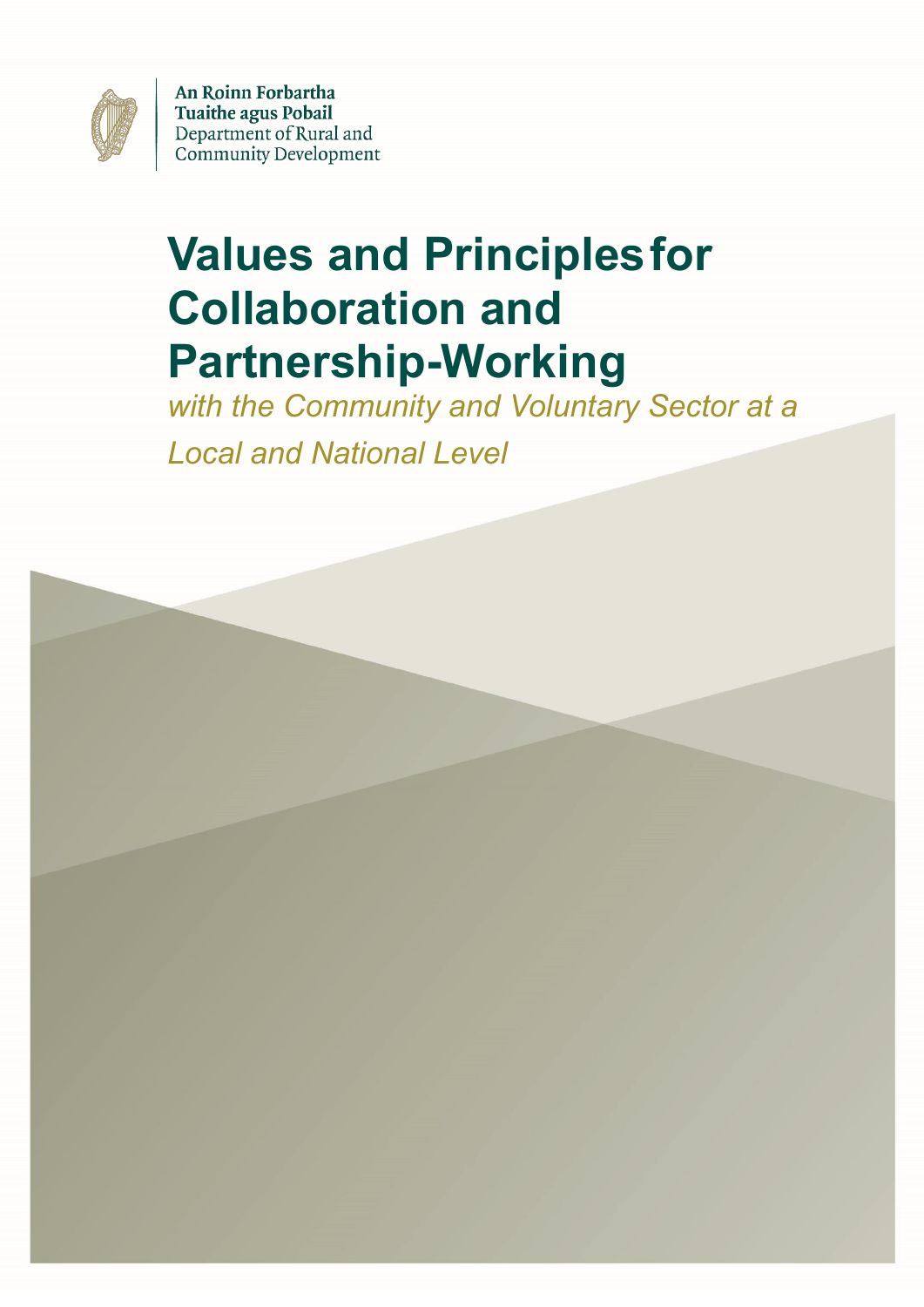# **Values and Principles for Collaboration and Partnership working**

An agreed foundation for engagement between the State and the Community and Voluntary Sector

#### **Introduction**

*Sustainable, Inclusive and Empowered Communities a five-year strategy to support the community and voluntary sector in Ireland 2019-2024* outlines a vision to "create vibrant, sustainable, inclusive, empowered and self-determining communities that support the social, cultural and economic well-being of all members". Collaboration and partnership working were a key component in the development of the strategy and continued collaboration will be critical to the successful delivery of the Strategy's Actions.

The relationship between the State and the Community and Voluntary Sector is extensive and the sector is responsible for the delivery of a diverse range of services for the state. A significant part of this relationship centres on the need to collaborate and work in partnership when developing and implementing policy frameworks. The importance of effective consultation has been identified at international and national level and Ireland has made commitments to supporting effective collaboration through its membership of the Open Government Partnership and its establishment of Public Participation Networks (PPNs), among other initiatives.

One of the commitments in the five-year strategy is the adoption of an agreed set of values and principles for collaboration and partnership working at national and local level. The values and principles below will provide the foundation for all consultation, collaboration and partnership working between communities, organisations in the Community and Voluntary Sector and Government Departments, Local and Regional Government and Agencies of the State.

#### **Purpose**

The purpose of this document is to provide an agreed set of values and principles that will underpin the relationships necessary at all levels to provide effective support to communities in particular the most disadvantaged and marginalised.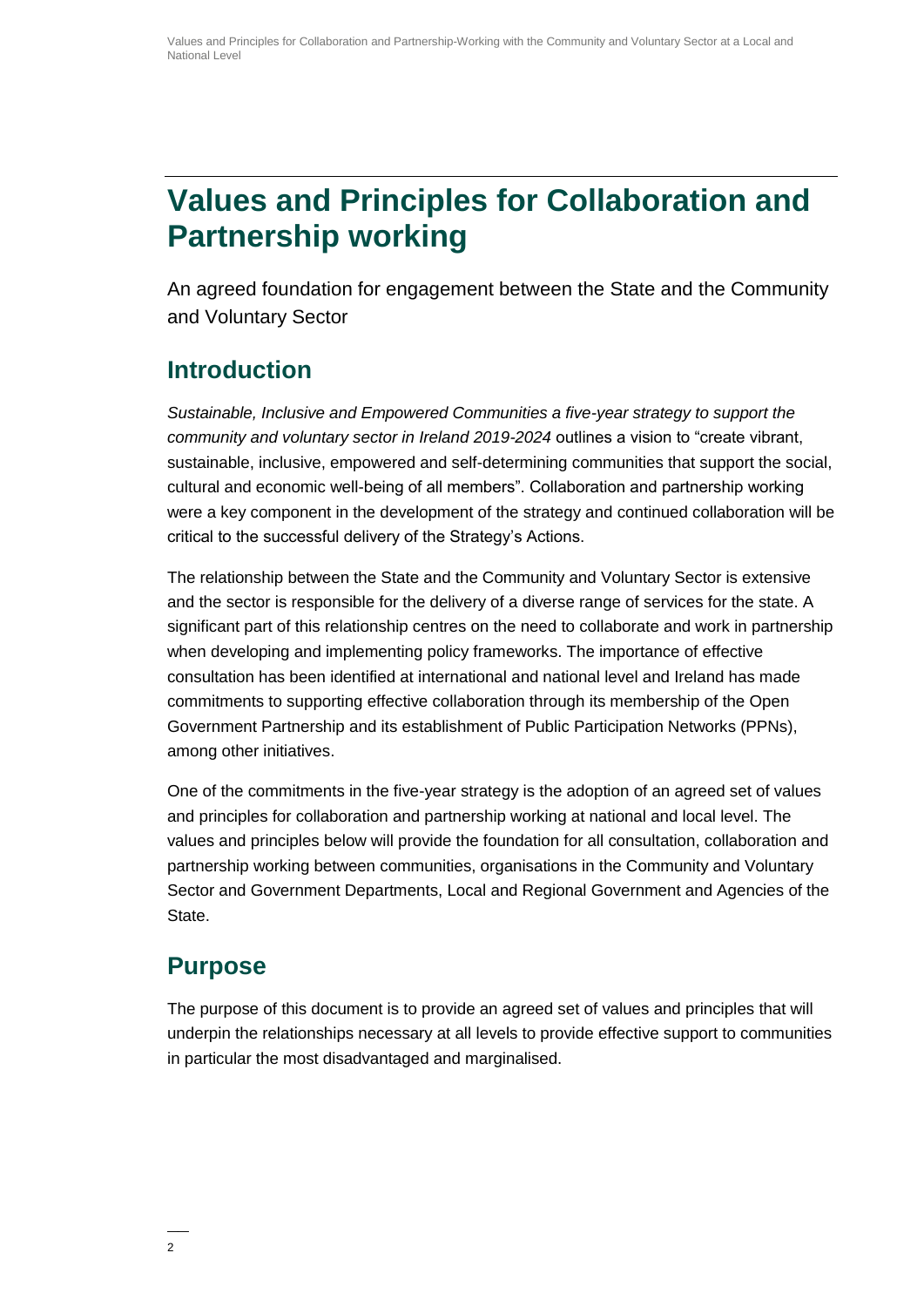# **Aim**

The aim of this document is to provide Government Departments, Local and Regional Government Agencies of the State and organisations in the Community and Voluntary Sector with an agreed set of the values and principles to be utilised as the foundation for all collaborative and partnership efforts with communities and organisations of the community and voluntary sector. While not intended as an exhaustive list, full and active consideration of these guiding values and principles will support effective partnerships between the community and voluntary sector and government at local, regional and national levels.

# **Commitment**

All Government Departments, Local and Regional Government and Agencies of the State (Public Bodies) will commit to the utilisation of the values and principles detailed here to inform all collaboration and partnership working in the context of consultation, policy and programme design, development, implementation and monitoring at a national, regional and local level.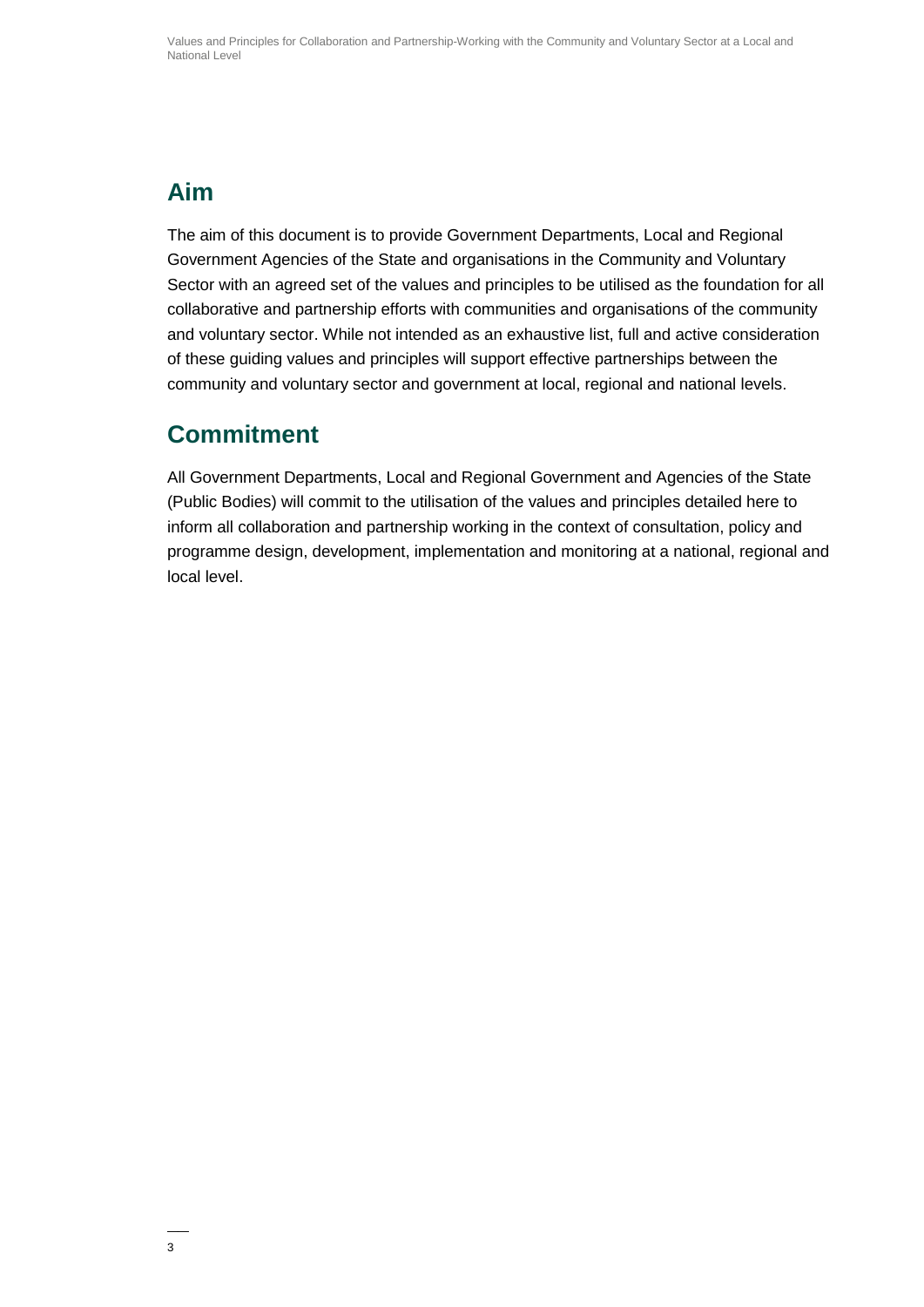# **Values**

Community and voluntary sector organisations and the work that they do is framed by a set of values that underpin the approach to the communities and individuals that they support. These important values serve to ensure that the diversity of all communities is fully supported and considered when determining the appropriate supports for those communities and their individual members.

It is important for collaboration and partnership working at a local, regional or national level that all relevant organisations and public bodies consider the values listed below and ensure that these values inform the design, implementation and monitoring of policy and programmes. This will ensure that all members of the community are considered as part of that partnership process and are facilitated to engage with the processes in an effective way. This in turn will support more effective policy and programme design and implementation that allows all members of the community to engage with policy and programme processes that will/may have an impact on them and their communities.

#### **Social Justice**

The concept of Social Justice believes that everyone deserves equal economic, political and social rights and opportunities and can be seen as a commitment to comprehensive engagement to ensure the promotion of cultural, environmental, economic and socially sustainable policies and practices.

# **Sustainable Development**

Sustainable development is seen as 'development which meets the needs of the present without compromising the ability of future generations to meet their own needs.' Sustainable development is a continuous, guided process of economic, environmental and social change aimed at promoting wellbeing of citizens now and in the future. To realise this requires creating a sustainable and resource-efficient economy founded on a fair and just society, which respects the ecological limits and carrying capacity of the natural environment.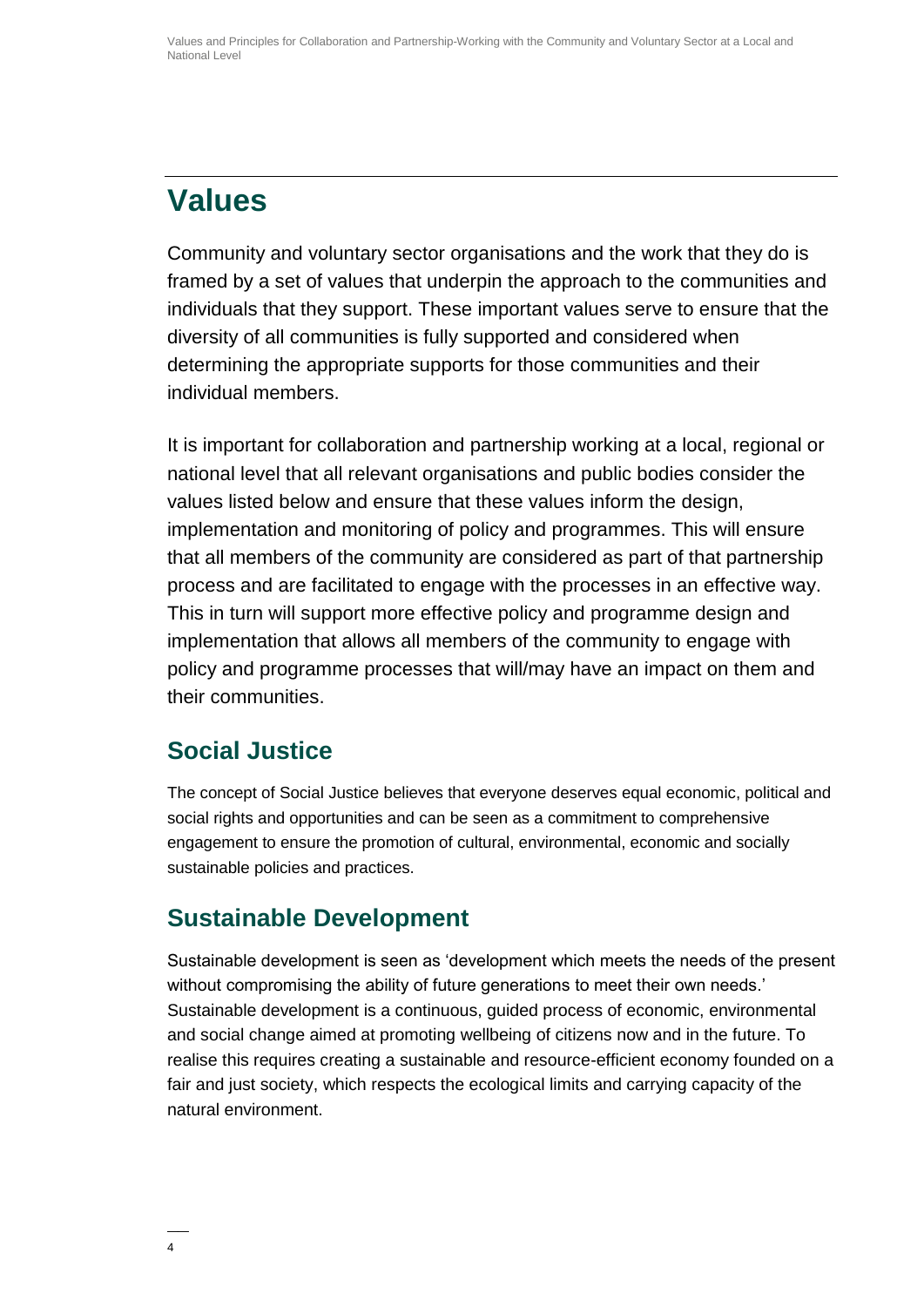# **Social Inclusion**

Prioritising the needs of communities experiencing social or economic exclusion, including rural isolation, and recognising that promoting social and economic inclusion requires us to recognise and seek to address the root causes of exclusion as well as developing strategies and mechanisms to promote and ensure inclusion.

#### **Human Rights, Equality and Anti-Discrimination**

A commitment to human rights, equality and anti-discrimination, involving promoting human rights and equality in society and committing to addressing the multiple forms of discrimination experienced by many groups. Responsibilities under the Public Sector Equality and Human Rights Duty are relevant to all public bodies in the context of this particular value.

#### **Empowering Communities**

A commitment to empowering communities, increasing their knowledge, skills, consciousness and confidence to become critical, creative and active participants. Supporting people and communities to be resilient, organised, included and influential.

# **Active Participation**

A commitment to active participation of all stakeholders, including citizens and non-citizens. Participation is rooted in the belief that communities have the right to identify their own needs and interests and outcomes required to meet them. Building active participation involves a recognition that policies and programmes targeted at communities and groups will not and cannot be effective without the meaningful participation of those communities in their design, implementation and monitoring.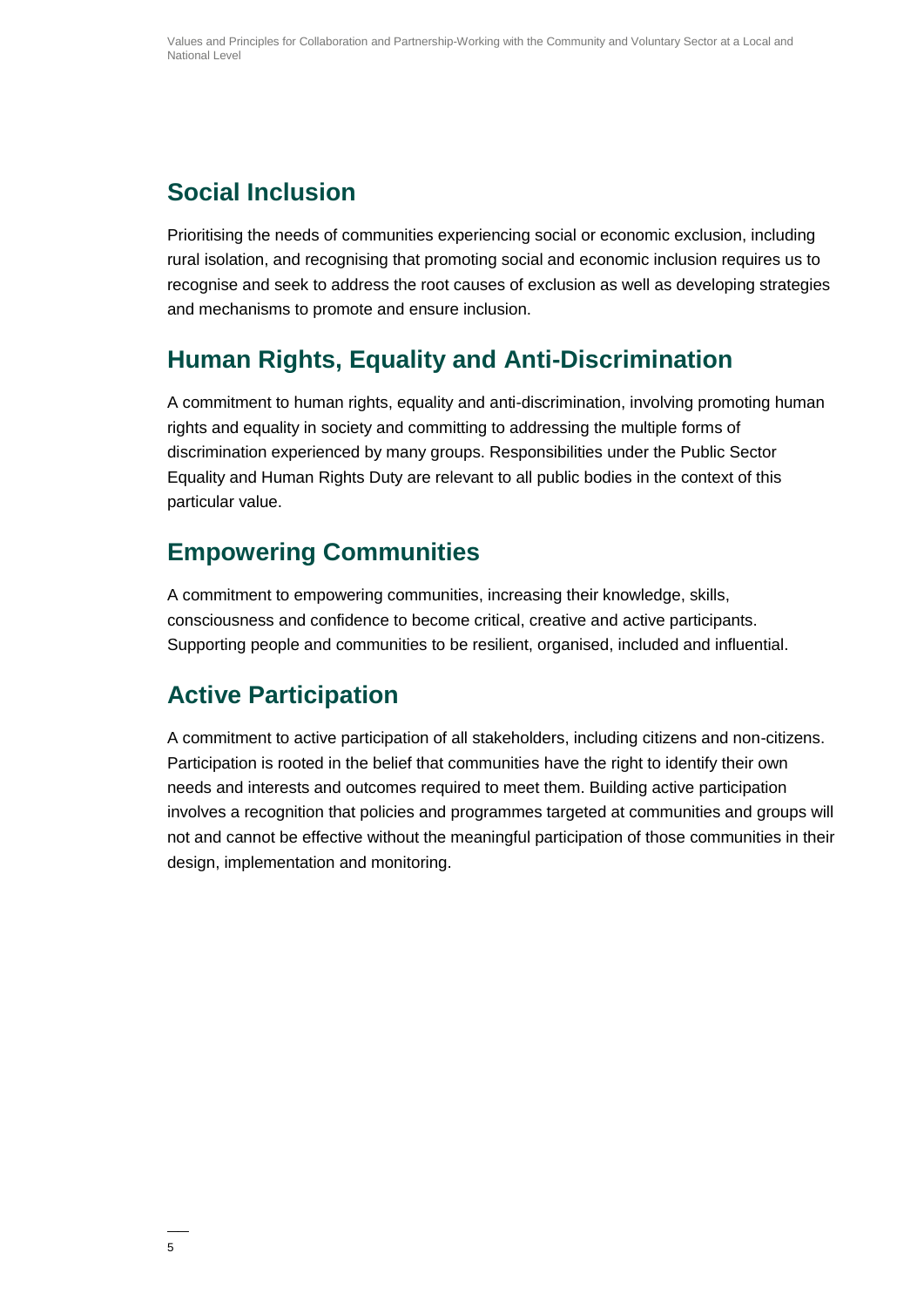# **Principles**

The Strategy design process was informed and underpinned by a set of principles, outlined below, and the implementation of its objectives and actions seeks to give effect to these principles. In this context these principles should also underpin and inform the design, development, implementation and monitoring of national, regional and local policies and programmes that will/may have an impact on communities.

#### **Principle 1: Respect**

Commit to respect for the diversity of knowledge, skills, views and lived experience being brought to a process by all stakeholders. In addition, bodies will make every effort to maximise the potential this diversity brings while managing any conflict or disagreements which may arise in a positive and inclusive way.

### **Principle 2: Subsidiarity**

Recognise and facilitate the ability of communities, whether communities of interest or geographic communities, to influence and, where possible, take decisions and actions, promoting power sharing and the exercise of power as close to communities as possible.

#### **Principle 3: Harmonisation**

Ensure consistency with existing strategies and implement agreed objectives and actions relevant to local and community development. Support and facilitate approaches promoting harmonisation and common standards of good practice in local development and community development programme, policies and processes throughout the country.

# **Principle 4: Value for Money**

Promote and facilitate value for money approaches underpinned by a collaborative, partnership and whole-of-government ethos that prioritises societal value and community need.

#### **Principle 5: Implementation**

Make every effort to leverage the structures already in place locally and nationally seeking to maximise the potential of these structures.